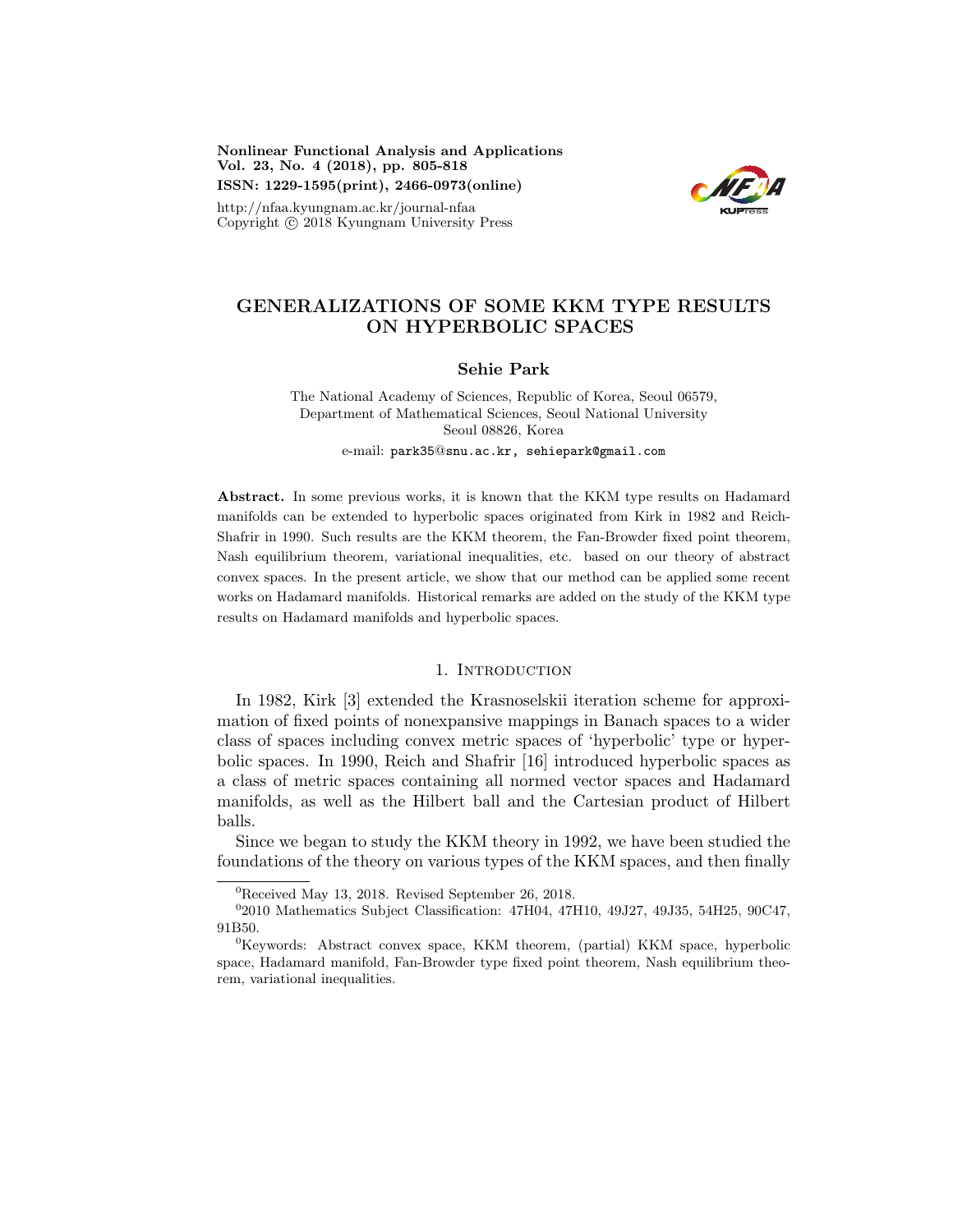we established the theory on abstract convex spaces in 2010 [13]. While we were studying the KKM theory, in 2008, we found that any hyperbolic spaces are G-convex spaces [9] and also particular cases of c-spaces [10-13]. Actually, in 2010 [12, 13], we indicated but not concretely that most of key results in the KKM theory can be applied to hyperbolic spaces.

Since then, a number of authors have studied some KKM theoretic results on Hadamard manifolds. For example, N´emeth [6] introduced and studied variational inequalities on Hadamard manifolds, and Zhou and Huang [19, 20] introduced a KKM type theorem on Hadamard manifolds with some applications to a mixed variational inequality and a Fan-Browder fixed point theorem. Moreover, in 2012, Colao, Lopez, Marino, and Martin-Marquez [1] developed an equilibrium theory in Hadamard manifolds. Further, Yang and Pu [17] proved a Fan-Browder type fixed point theorem on Hadamard manifolds with strongly geodesic convexity. It is clear that such results are closely related to the KKM theory on hyperbolic spaces.

In our previous work [14], we showed that three of key results of Colao et al. [1] can be extended to hyperbolic spaces and are particular ones for abstract convex spaces in the sense of ours in [12, 13]. Similarly, most of main theorems in the KKM theory on abstract convex spaces can be applied to hyperbolic spaces and Hadamard manifolds.

Moreover, in 2015, Lee [5] showed that the main results of [17, 19] also can be derived from the corresponding ones on abstract convex spaces. This is not the end of story. Very recently in 2018, W. Kim [2] obtained some obsolete results in the KKM theory on Hadamard manifolds.

Our aim in this paper is to show that works of W. Kim and others are still can be generalized and simplified in the frame of our abstract convex spaces following the spirit of Park [14] and Lee [5].

Section 2 devotes to review some preliminary facts on our abstract convex spaces as in [12, 13]. In Section 3, we are concerned with definitions and examples of hyperbolic spaces and we show that any of such spaces are KKM spaces, which means that most results in [12, 13] are applicable to them. Section 4 deals with KKM type theorems on hyperbolic spaces. Some remarks are added for such KKM type theorems for Hadamard manifolds due to other authors.

In Section 5, we give the Fan-Browder type fixed point theorems for hyperbolic spaces generalizing other authors' results on Hadamard manifolds. Section 6 deals on the Nash type equilibrium theorems due to W. Kim [2]. We generalize them to the ones on hyperbolic spaces. Finally, in Section 7, we recall some history of the study of KKM type results on Hadamard manifolds and hyperbolic spaces.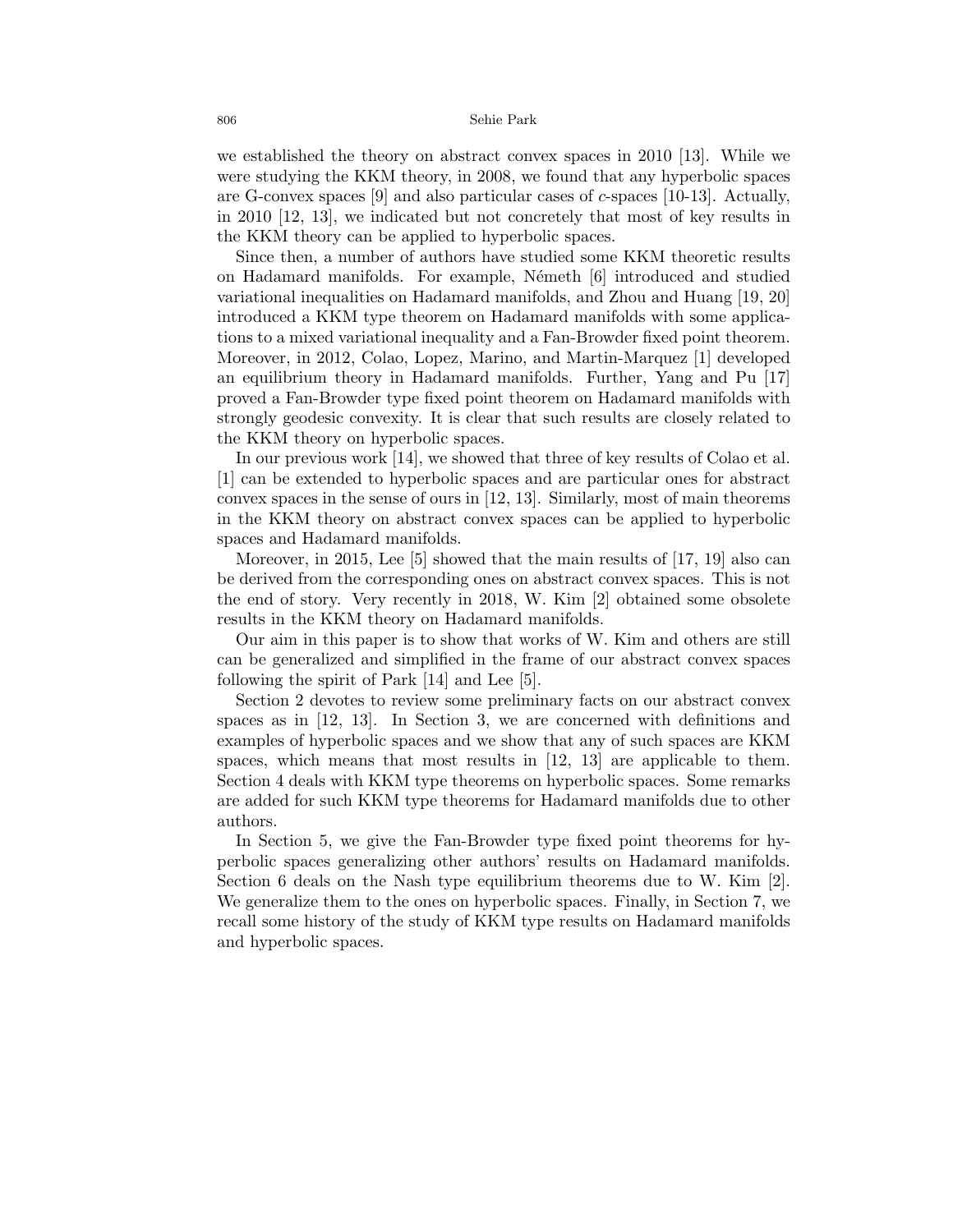Generalizations of some KKM type results on hyperbolic spaces 807

### 2. Abstract convex spaces

We follow our previous works [12, 13] and the references therein.

**Definition 2.1.** An abstract convex space  $(E, D; \Gamma)$  consists of a topological space E, a nonempty set D, and a multimap  $\Gamma : \langle D \rangle \to E$  with nonempty values  $\Gamma_A := \Gamma(A)$  for  $A \in \langle D \rangle$ , where  $\langle D \rangle$  is the set of all nonempty finite subsets of D.

For any  $D' \subset D$ , the *Γ-convex hull* of  $D'$  is denoted and defined by

$$
\operatorname{co}_{\Gamma} D' := \bigcup \{ \Gamma_A \mid A \in \langle D' \rangle \} \subset E.
$$

A subset X of E is called a  $\Gamma$ -convex subset of  $(E, D; \Gamma)$  relative to  $D'$  if for any  $N \in \langle D' \rangle$ , we have  $\Gamma_N \subset X$ , that is,  $\text{co}_{\Gamma} D' \subset X$ .

When  $D \subset E$ , a subset X of E is said to be  $\Gamma$ -convex if co $\Gamma(X \cap D) \subset X$ ; in other words, X is Γ-convex relative to  $D' := X \cap D$ . In case  $E = D$ , let  $(E; \Gamma) := (E, E; \Gamma).$ 

**Definition 2.2.** Let  $(E, D; \Gamma)$  be an abstract convex space. If a multimap  $G: D \longrightarrow E$  satisfies

$$
\Gamma_A \subset G(A) := \bigcup_{y \in A} G(y) \quad \text{for all} \ \ A \in \langle D \rangle,
$$

then  $G$  is called a KKM map.

**Definition 2.3.** The *partial KKM principle* for an abstract convex space  $(E, D; \Gamma)$  is the statement that, for any closed-valued KKM map  $G: D \to E$ , the family  ${G(y)}_{y\in D}$  has the finite intersection property. The KKM principle is the statement that the same property also holds for any open-valued KKM map.

An abstract convex space is called a (partial) KKM space if it satisfies the (partial) KKM principle, resp.

Our KKM theory concerns with the study of partial KKM spaces and their applications.

For typical examples of KKM spaces, see [13] and the references therein.

Now we have the following diagram for triples  $(E, D; \Gamma)$ :

Simplex  $\Rightarrow$  Convex subset of a t.v.s.  $\Rightarrow$  Convex space  $\Rightarrow$  H-space  $\Rightarrow$  G-convex space  $\Rightarrow \phi_A$ -space  $\Rightarrow$  KKM space  $\Rightarrow$  Partial KKM space  $\Rightarrow$  Abstract convex space.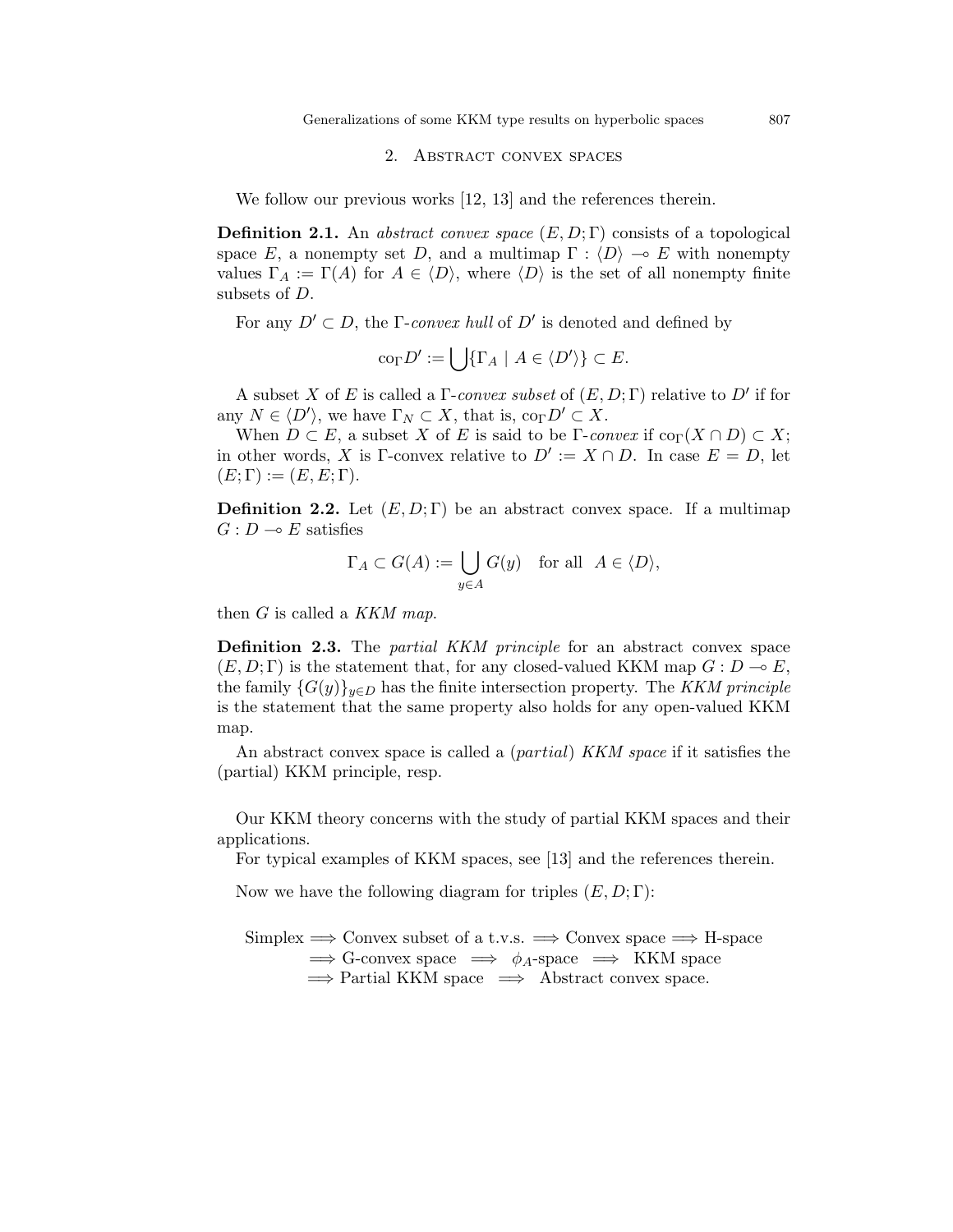Recall that, in 2010 [12], we derived generalized forms of the Ky Fan minimax inequality, the von Neumann-Sion minimax theorem, the von Neumann– Fan intersection theorem, the Fan type analytic alternative, and the Nash equilibrium theorem for partial KKM spaces. Consequently, our results in [12] unify and generalize most of previously known particular cases of the same nature.

Moreover, in [13], we clearly derived a sequence of a dozen statements which characterize the KKM spaces and equivalent formulations of the partial KKM principle. As their applications, we add more than a dozen statements including generalized formulations of von Neumann minimax theorem, von Neumann intersection lemma, the Nash equilibrium theorem, and the Fan type minimax inequalities for any KKM spaces. Consequently, [13] unifies and enlarges previously known several proper examples of such statements for particular types of partial KKM spaces.

## 3. Hyperbolic spaces

After the pioneering work of Kirk [3] appeared in 1982, Reich and Shafrir [16] in 1990 introduced hyperbolic spaces in order to try to develop a theory of nonexpansive iterations in more general infinite-dimensional manifolds than normed vector spaces:

**Definition 3.1.** ([16]) Let  $(X, \rho)$  be a metric space and R the real line. We say that a map  $c : \mathbb{R} \to X$  is a metric embedding of  $\mathbb R$  into X if

$$
\rho(c(s), c(t)) = |s - t|
$$

for all real s and t. The image of a metric embedding is called a metric line. The image of a real interval  $[a, b] := \{t \in \mathbb{R} \mid a \le t \le b\}$  under such a map is called a metric segment.

Assume that  $(X, \rho)$  contains a family M of metric lines, such that for each pair of distinct points x and y in X there is a unique metric line in M which passes through x and y. This metric line determines a unique metric segment denoted by  $[x, y]$  joining x and y. For each  $0 \le t \le 1$  there is a unique point  $z$  in  $[x, y]$  such that

$$
\rho(x, z) = t\rho(x, y)
$$
 and  $\rho(z, y) = (1 - t)\rho(x, y)$ .

This point z is denoted by  $(1-t)x \oplus ty$ .

We say that X, or more precisely  $(X, \rho, M)$ , is a hyperbolic space if

$$
\rho(\frac{1}{2}x\oplus\frac{1}{2}y,\frac{1}{2}x\oplus\frac{1}{2}z)\leq\frac{1}{2}\rho(y,z)
$$

for all x, y and z in X.

Example 3.2. ([16]) The following are examples of hyperbolic spaces: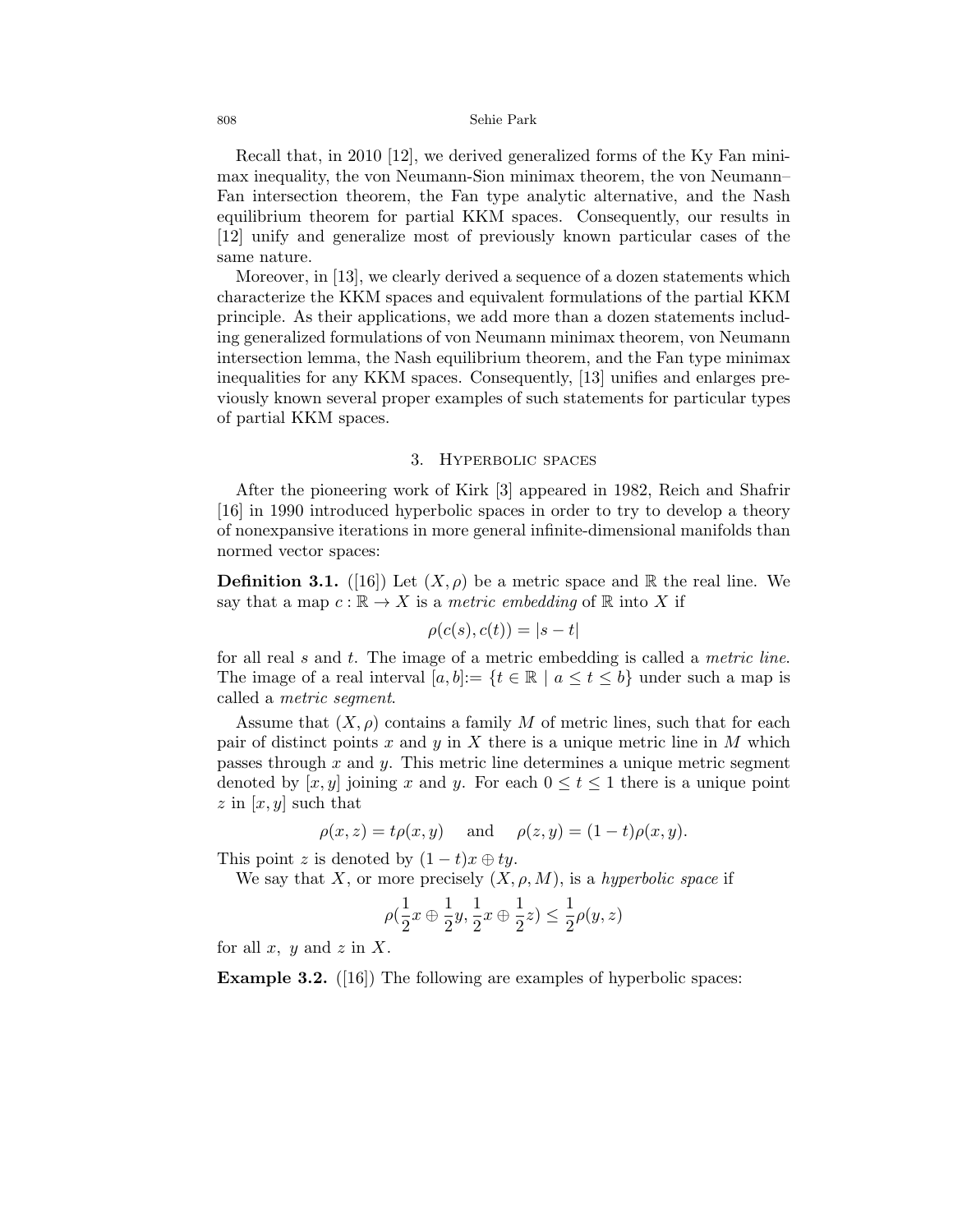Generalizations of some KKM type results on hyperbolic spaces 809

- (1) All normed vector spaces.
- (2) All Hadamard manifolds, that is, all finite-dimensional connected, simply connected, complete Riemannian manifolds of constant curvature.
- (3) The Hilbert ball equipped with the hyperbolic metric.
- (4) Arbitrary product of hyperbolic spaces.

**Definition 3.3.** ([16]) A subset C of a hyperbolic space X is said to be *convex* if, for each pair of points x and y in C, the metric segment  $[x, y]$  is also contained in  $C$ . The *closed convex hull* of a subset  $D$  of  $X$  is the intersection of all closed convex subsets of X which contains D.

In the class of Hadamard manifolds, the authors [6, 17, 19] defined more special concepts of convexity as follows:

**Definition 3.4.** A set  $K$  of an Hadamard manifold  $M$  is said to be *geodesic convex* if for any  $p, q \in K$ , the geodesic joining p to q is contained in K, that is, for any  $p, q \in K$ ,  $\exp_p(t \exp_p^{-1} q) \in K$  for all  $t \in [0, 1]$ .

A set  $K$  of an Hadamard manifold  $M$  is said to be *strongly geodesic convex* if for any given  $o \in M$  and for any  $p, q \in K$ ,  $\exp_o((1-t)\exp_o^{-1} p + t \exp_o^{-1} q) \in K$ for all  $t \in [0, 1]$ .

Since any geodesic is a metric segment and the point  $o$  can be given by  $p$ , a strongly geodesic convex set in an Hadamard manifold is a geodesic convex set and hence a convex set in a hyperbolic space. See also [4].

In our previous works, we noted that any hyperbolic spaces are G-convex spaces  $[8]$  and also particular cases of c-spaces  $[10-13]$ . This can be strengthened as follows:

**Definition 3.5.** The *convex hull* co D of a subset D of a hyperbolic space X is the intersection of all convex subsets of  $X$  which contains  $D$ .

**Lemma 3.6.** ([14]) Any convex subset Y of a hyperbolic space  $X = (X, \rho, M)$ can be made into a c-space  $(X; \Gamma)$  and hence a KKM space.

In view of Lemma 3.6, all results in [12, 13] hold for any convex subset of a hyperbolic spaces.

### 4. The KKM theorem on hyperbolic spaces

Consider the following related four conditions for a map  $G: D \to Z$  with a topological space Z:

- (a)  $\bigcap_{y\in D} G(y) \neq \emptyset$  implies  $\bigcap_{y\in D} G(y) \neq \emptyset$ .
- (b)  $\bigcap_{y\in D} G(y) = \bigcap_{y\in D} G(y)$  (G is intersectionally closed-valued).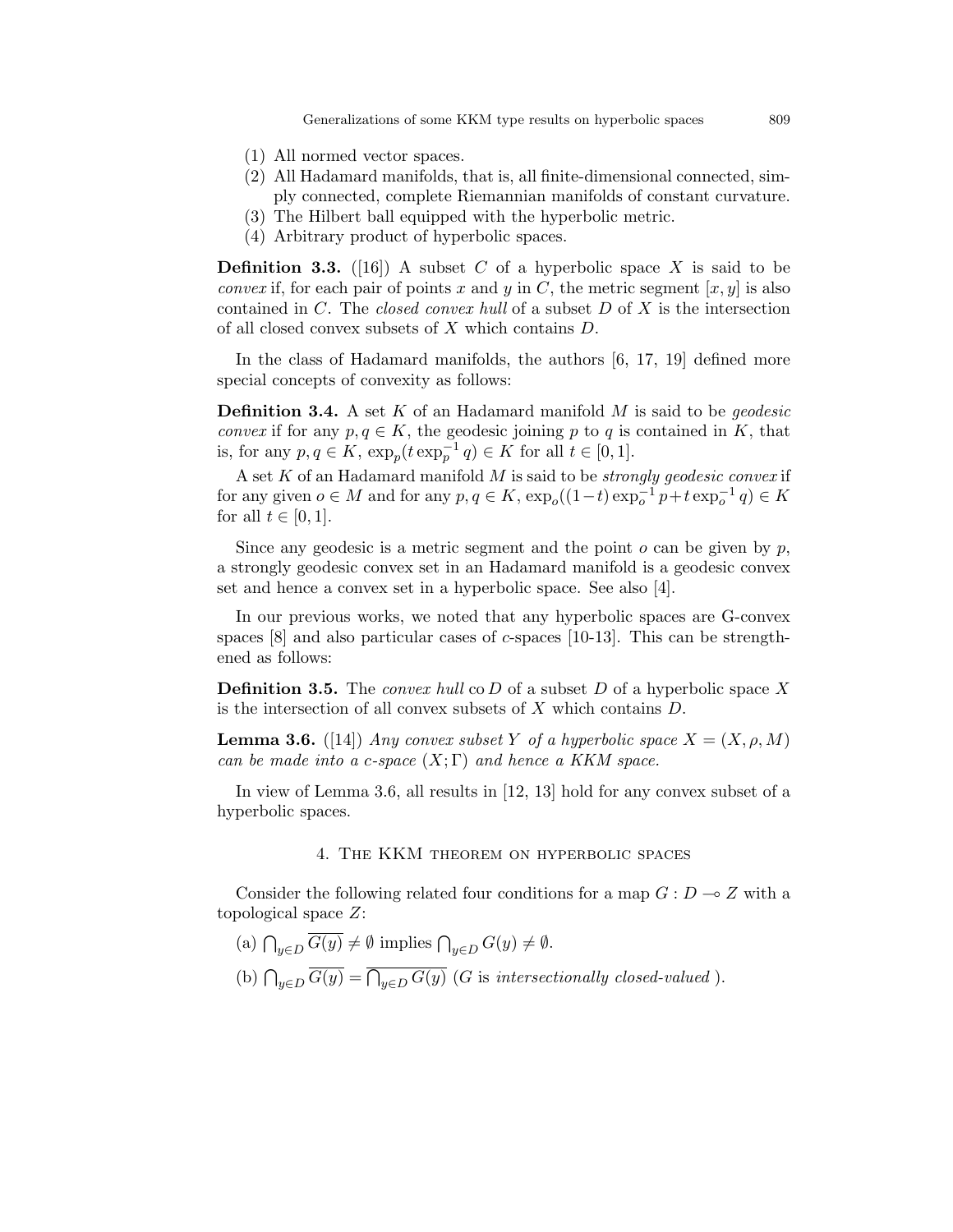- (c)  $\bigcap_{y \in D} G(y) = \bigcap_{y \in D} G(y)$  (G is transfer closed-valued).
- (d)  $G$  is closed-valued.

Note that (a)  $\Leftarrow$  (b)  $\Leftarrow$  (c)  $\Leftarrow$  (d), and not conversely in each step.

The following is one of the most general KKM type theorems in [15] for abstract convex spaces:

**Theorem C.** Let  $(E, D; \Gamma)$  be an abstract convex space, Z a topological space,  $F \in \mathfrak{RC}(E, D, Z)$ , and  $G : D \multimap Z$  a map such that

(1)  $\overline{G}$  is a KKM map w.r.t. F; and

(2) there exists a nonempty compact subset  $K$  of  $Z$  such that either (i)  $K = Z$ ;

(ii)  $\bigcap \{G(y) \mid y \in M\} \subset K$  for some  $M \in \langle D \rangle$ ; or

(iii) for each  $N \in \langle D \rangle$ , there exists a  $\Gamma$ -convex subset  $L_N$  of E relative to some  $D' \subset D$  such that  $N \subset D'$ ,  $\overline{F(L_N)}$  is compact, and

$$
\overline{F(L_N)} \cap \bigcap_{y \in D'} \overline{G(y)} \subset K.
$$

Then we have

$$
\overline{F(E)}\cap K\cap \bigcap_{y\in D}\overline{G(y)}\neq \emptyset.
$$

Furthermore,

(a) if G is transfer closed-valued, then  $F(E) \cap K \cap \bigcap \{G(y) \mid y \in D\} \neq \emptyset$ ; and

(β) if G is intersectionally closed-valued, then  $\bigcap \{G(y) \mid y \in D\} \neq \emptyset$ .

Since any hyperbolic space is a partial KKM space, Theorem C is applicable to hyperbolic spaces.

By putting  $E = Z$  and  $F = id_F$ , we immediately have the following form of the KKM theorem in the setting of hyperbolic spaces:

**Theorem 4.1.** Let  $(E, D; \Gamma)$  be an abstract convex space, where E is a hyperbolic space,  $D \subset E$ , and  $\Gamma$  is the convex hull operation, and  $G : D \multimap E$  a map such that

(1) G is a closed-valued KKM map; and

- (2) there exists a nonempty compact subset  $K$  of  $E$  such that either
	- (i)  $K = E$ ;

(ii)  $\bigcap \{G(y) \mid y \in M\} \subset K$  for some  $M \in \langle D \rangle$ ; or

(iii) for each  $N \in \langle D \rangle$ , there exists a closed compact  $\Gamma$ -convex subset  $L_N$ of E relative to some  $D' \subset D$  such that  $N \subset D'$ , and

$$
L_N \cap \bigcap_{y \in D'} G(y) \subset K.
$$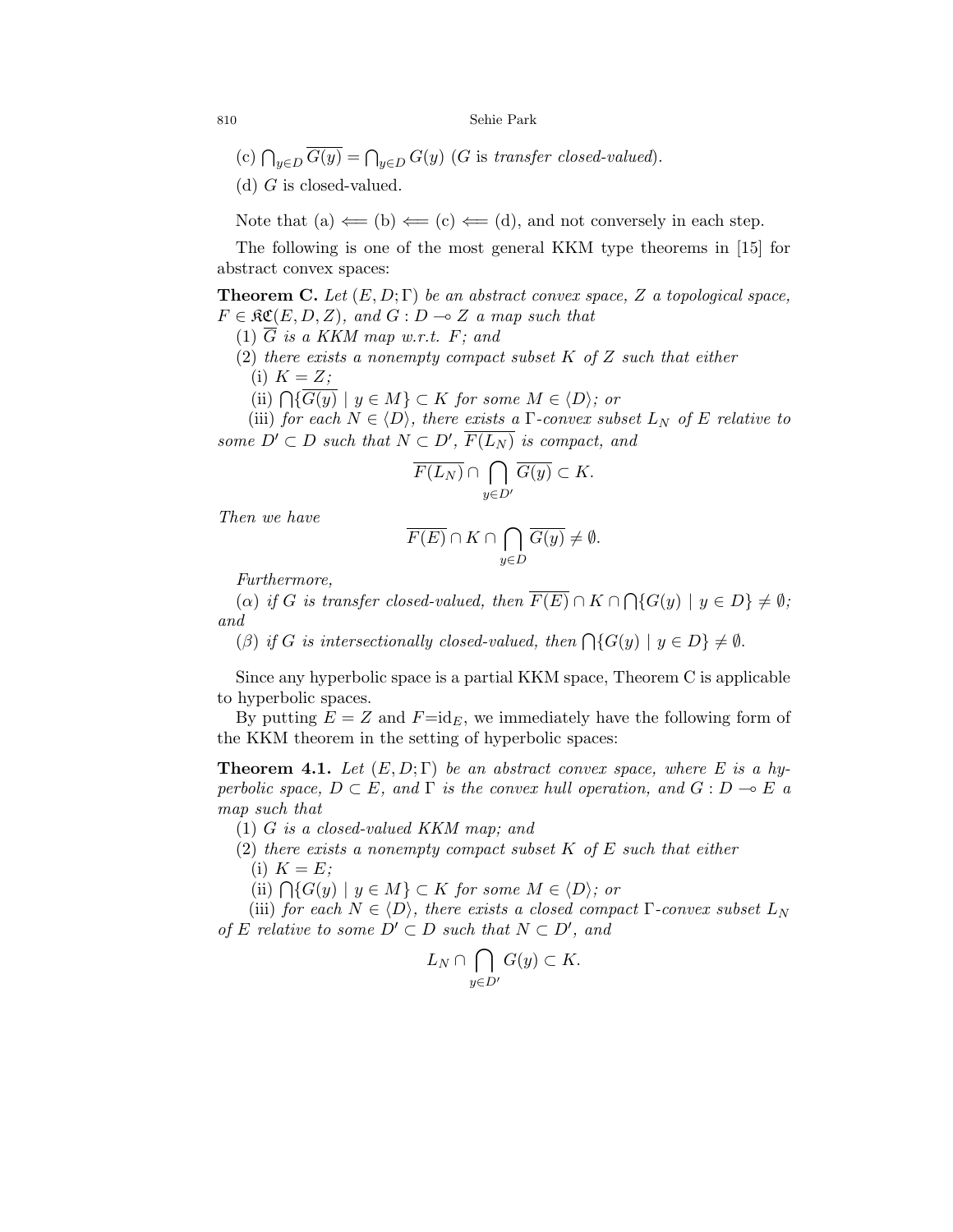Then we have

$$
K \cap \bigcap_{y \in D} G(y) \neq \emptyset.
$$

The following is a simple observation:

**Theorem 4.2.** Let M be a hyperbolic space and  $K \subset M$  a convex subset. Let  $G: K \to K$  be a KKM map such that, for each  $x \in K$ ,  $G(x)$  is closed. Then  ${G(x) \mid x \in K}$  has the finite intersection property.

Moreover, if there exists  $x_0 \in K$  such that  $G(x_0)$  is compact, then

$$
\bigcap_{x \in K} G(x) \neq \emptyset.
$$

*Proof.* By Lemma 3.6, a convex subset  $K \subset M$  is a KKM space. Hence, by the definition itself, the conclusion follows.

In [19, Theorem 3.1], the first half of Theorem 4.2 for Hadamard manifolds with a KKM map  $G: K \multimap M$  and compact K was proved. They could deduce only the finite intersection property of map-values of G. Here, the compactness is redundant.

In [19, Theorem 3.2], Theorem 4.2 for Hadamard manifolds with a KKM map  $G: K \longrightarrow M$  and compact K was proved as follows:

**Corollary 4.3.** Let M be a Hadamard manifold and  $K \subset M$  a geodesic convex subset. Let  $G : K \multimap M$  be a closed-valued KKM mapping and there exists at least one  $x_0 \in K$  such that  $G(x_0)$  is compact in M, then

$$
\bigcap_{x \in K} G(x) \neq \emptyset.
$$

This is the basis of Zhou and Huang [19, 20].

Colao et al. [1, Lemma 3.1] provided Corollary 4.3 with almost two page proof.

For open-valued KKM map, we have the following:

**Theorem 4.4.** Let M be a hyperbolic space and  $K \subset M$  a convex subset. Let  $G: K \multimap K$  be a KKM map such that, for each  $x \in K$ ,  $G(x)$  is open. Then  ${G(x) \mid x \in K}$  has the finite intersection property.

*Proof.* By Lemma 3.6, K is a KKM space. Hence, by the definition itself, the conclusion follows.

Kim [2, Theorem 3.7] is the following:

Corollary 4.5. Let X be a nonempty geodesic convex subset of a Hadamard manifold M, and  $T : X \multimap M$  be a geodesic KKM map such that for each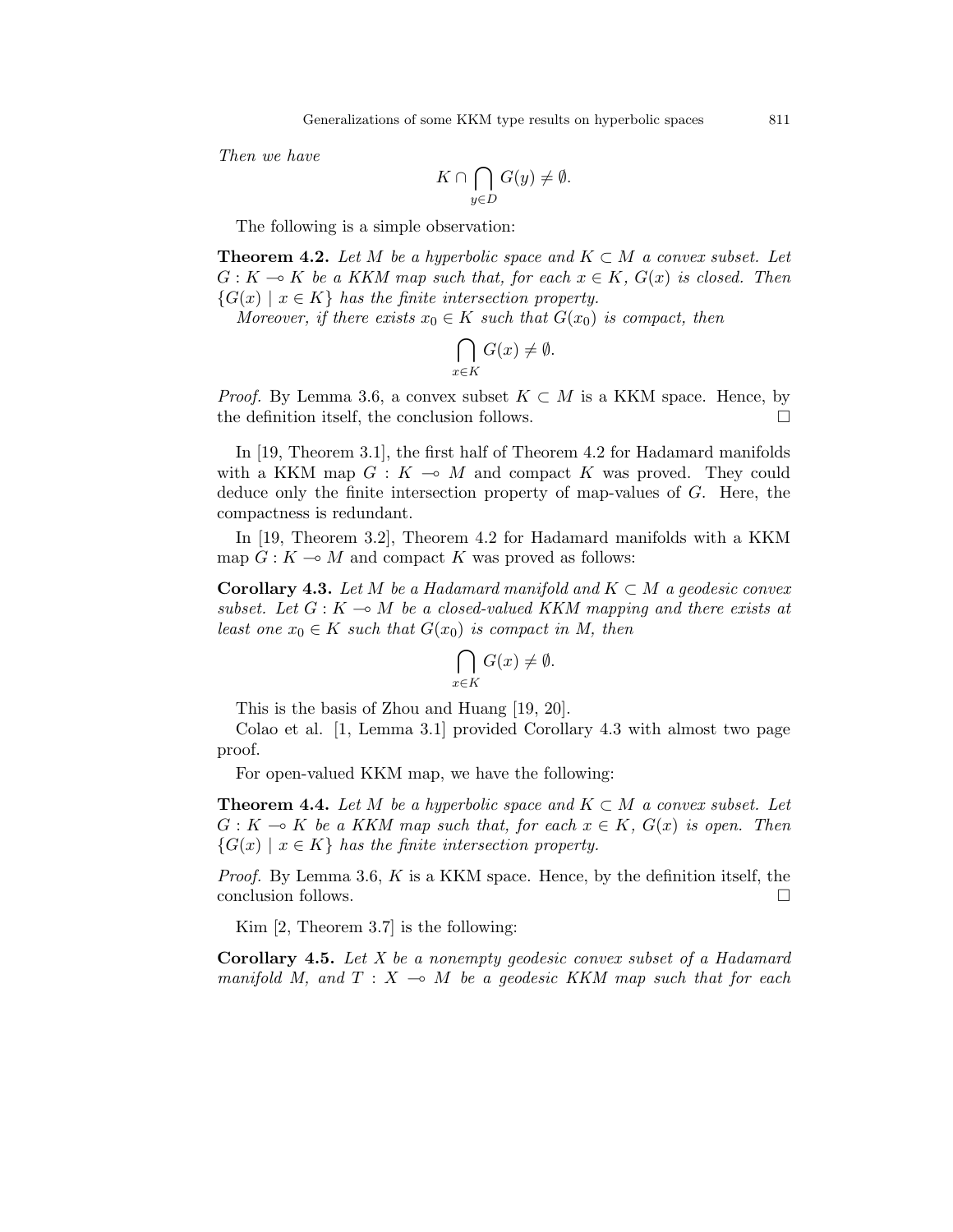$x \in X$ ,  $T(x)$  is an open subset of M. Then the family of sets  $\{T(x) \mid x \in X\}$ has the finite intersection property.

#### 5. Fan-Browder type fixed point theorem on hyperbolic spaces

We begin with the following correct form of [13, Theorem  $1(V)$ ], which is a basis of the Fan-Browder type fixed point theorem:

**Theorem 5.1.** An abstract convex space  $(E, D; \Gamma)$  is a KKM space if and only if the following Fan-Browder fixed point property holds:

Let  $S : E \multimap D$ ,  $T : E \multimap E$  be multimaps satisfying

(1) for each  $x \in E$ , co<sub> $\Gamma$ </sub> $S(x) \subset T(x)$ ;

(2)  $S^-(z) := \{x \in E \mid z \in S(x)\}\$ is open [resp. closed]; and

(3)  $E = \bigcup_{z \in M} S^{-}(z)$  for some  $M \in \langle D \rangle$ .

Then T has a fixed point  $x_0 \in E$ ; that is,  $x_0 \in T(x_0)$ .

In fact,  $x_0 \in \text{co}_{\Gamma}S(x_0) \subset T(x_0)$  in this theorem.

From this theorem we immediately obtain the following Fan-Browder type fixed point theorem:

**Theorem 5.2.** Let  $X$  be a nonempty compact convex subset of a hyperbolic space M, and  $T : X \rightarrow X$  be a multimap such that

(i) For any  $x \in X$ ,  $T(x)$  is nonempty and convex in X;

(ii) For any  $y \in X$ ,  $T^-(y)$  is open in X.

Then there exists  $x_0 \in X$  such that  $x_0 \in T(x_0)$ .

Recall that Zhou and Huang [19, Theorem 4.2] obtained Theorem 5.2 for a geodesic convex set  $X$  of a Hadamard manifold  $M$  by using the KKM principle on a Hadamard manifold.

As an application of Lemma 3.6 and Theorem 5.1 with  $X = E = D$  for openvalued case, we have the following Fan-Browder type fixed point theorem:

**Theorem 5.3.** Let  $X$  be a nonempty convex subset of a hyperbolic space  $M$ , and S,  $T : X \longrightarrow X$  be two multimaps such that

(1) for each  $y \in X$ ,  $T^-(y)$  is (possibly empty) open in X;

(2) for each  $x \in X$ ,  $T(x)$  is nonempty and  $S(x)$  is convex, and  $T(x) \subset S(x)$ ;

(3) there exists an  $x_0 \in X$  such that  $X \setminus T^{-1}(x_0)$  is compact.

Then S has a fixed point  $\bar{x} \in X$ , that is,  $\bar{x} \in S(\bar{x})$ .

*Proof.* For each  $x \in X$ , by  $(2), y \in T(x)$  or  $x \in T^{-}(y)$  for some  $y \in X$ . Since  $X \setminus T^-(x_0)$  is compact by (3), X is covered by a finite number of open  $T^-(y)'$ s. Since  $T(x) \subset S(x)$  by (2), by Theorem 5.1, there exists an  $\bar{x} \in X$  such that  $\bar{x} \in \operatorname{co} T(\bar{x}) \subset S(\bar{x}).$ 

For geodesic convex sets in Hadamard manifolds, the above theorem reduces to W. Kim [2, Theorem 3.1] with a quite lengthy proof.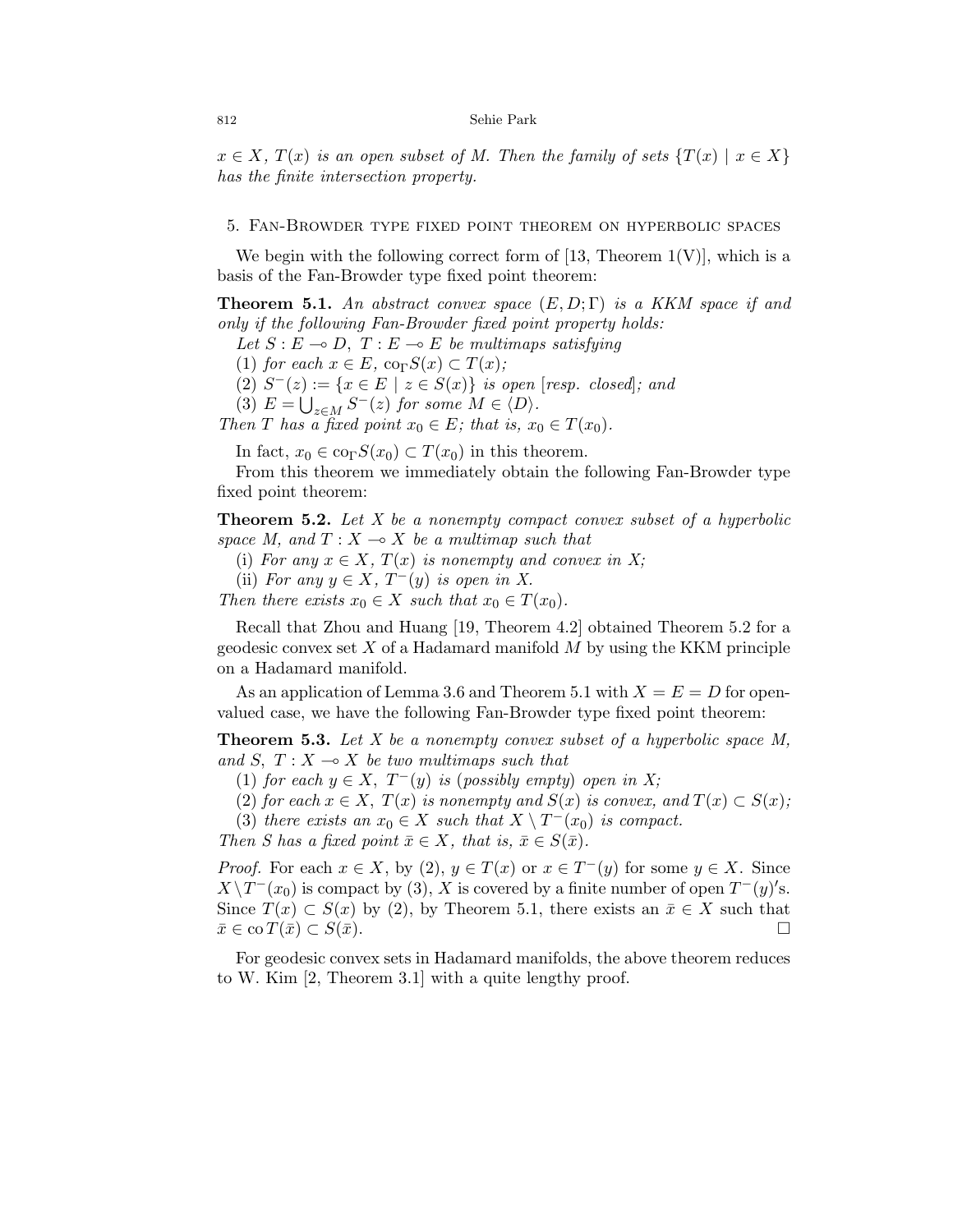As an application of Theorem 5.1, we can prove the second Fan-Browder type fixed point theorem for convex sets in a hyperbolic space as follows:

**Theorem 5.4.** Let X be a convex subset of a hyperbolic space M and  $S, T$ :  $X \rightarrow X$  be two multimaps such that

(1) for each  $x \in X$ ,  $S(x)$  is convex, and  $T(x) \subset S(x)$ ;

(2) for each  $y \in X$ ,  $T^-(y)$  is a closed subset of X;

(3) there exists a finite subset  $\{x_1, \ldots, x_n\}$  of X such that  $X \subset \bigcup_{i=1}^n T^{-}(x_i)$ . Then S has a fixed point  $\bar{x} \in X$ , i.e.,  $\bar{x} \in S(\bar{x})$ .

For geodesic convex sets in Hadamard manifolds, the above theorem reduces to W. Kim [2, Theorem 3.8].

#### 6. The Nash equilibrium for an 1-person game

As an application of Theorem 5.1, we have the following:

**Theorem 6.1.** Let  $X$  be a nonempty compact convex subset of a hyperbolic space M. Suppose that  $f : X \times X \to \mathbb{R}$  is a function, and  $T : X \to X$  is a multimap such that

(1) the set  $\{(x, y) \in X \mid f(x, x) > f(x, y)\}\$ is open;

(2) T has open graph in  $X \times X$ , and  $T(x)$  is nonempty for each  $x \in X$ ;

(3)  $\{y \in X \mid f(x,x) > f(x,y)\} \cap T(x)$  is a convex subset of X for each  $x \in X$ .

Then there is an  $x_0 \in X$  such that

 $f(x_0, x_0) \le f(x_0, y)$  for each  $y \in T(x_0)$ .

Furthermore, if  $(x_0, x_0) > f(x_0, y)$  for each  $y \notin T(x_0)$ , then  $x_0 \in X$  satisfies

 $x_0 \in T(x_0)$  and  $f(x_0, x_0) \leq f(x_0, y)$  for each  $y \in T(x_0)$ .

*Proof.* First, we define a multimap  $S: X \to X$  by  $S(x) := \{y \in X \mid f(x, x) >$  $f(x, y)$   $\cap$   $T(x)$  for each  $x \in X$ . By (3), each  $S(x)$  is a convex subset of X. For each  $y \in X$ , we have

$$
S^-(y) = \{ x \in X \mid y \in S(x) \} = \{ x \in X \mid f(x, x) > f(x, y) \} \cap T^-(y).
$$

By (2),  $T^-$  has also open graph in  $X \times X$  so that  $S^-(y)$  is open for each  $y \in X$ . Since X is compact, and each  $S^-(y)$  is open in X, the set  $X \setminus S^-(y)$ is compact. Therefore, if  $S(x)$  is nonempty for each  $x \in X$ , then S satisfies all the assumptions of Theorem 5.1 in case of  $S = T$  so that there exists a fixed point  $\check{y} \in X$  of S, i.e.,  $\check{y} \in S(\check{y})$ . This implies that  $f(\check{y}, \check{y}) > f(\check{y}, \check{y})$ , a contradiction. Therefore,  $S(x_0)$  should be empty for some  $x_0 \in X$ . Since  $T(x_0)$  is nonempty, we can obtain the conclusion

 $f(x_0, x_0) \leq f(x_0, y)$  for each  $y \in T(x_0)$ .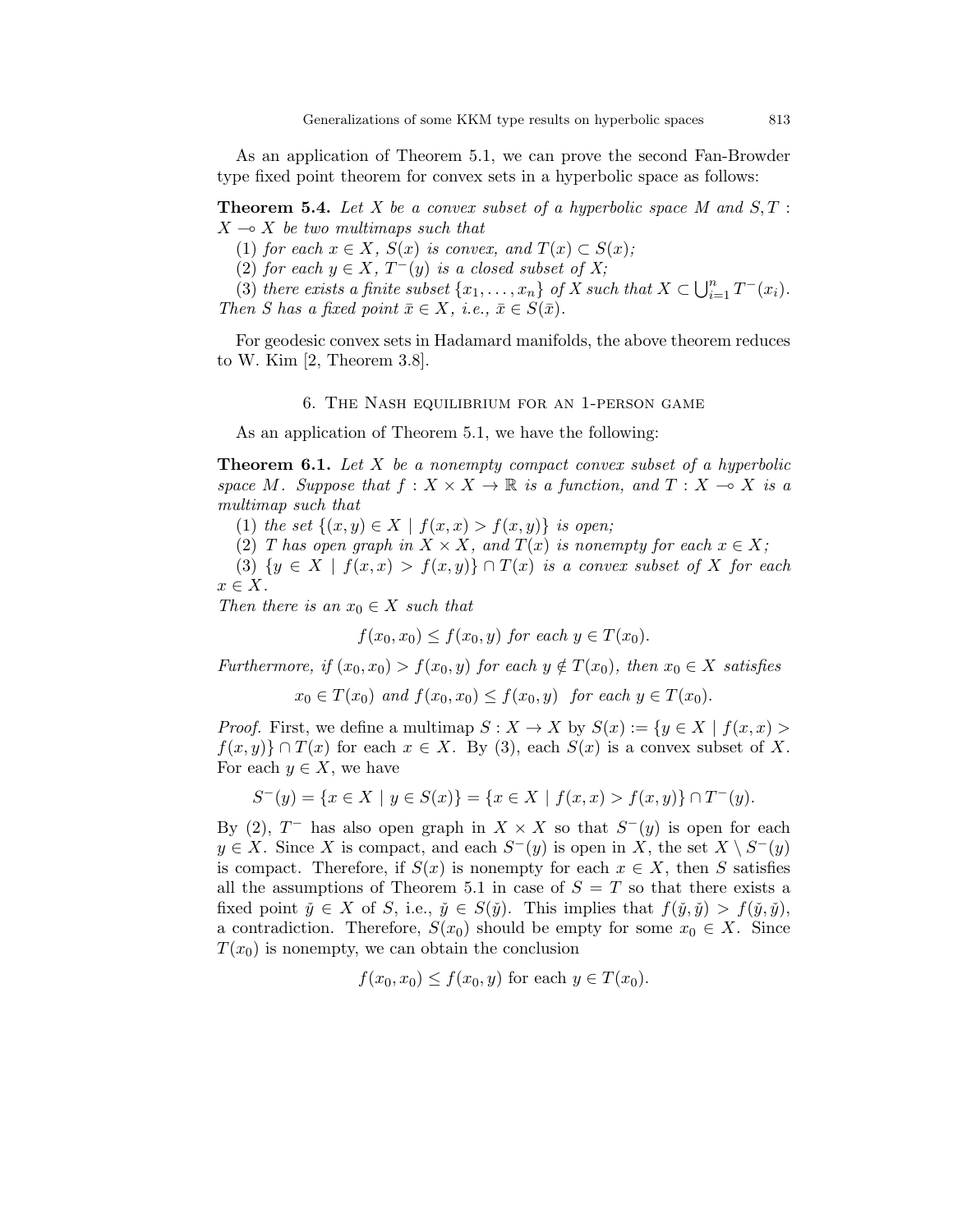Furthermore, by the assumption, if  $x_0 \notin T(x_0)$ , then  $f(x_0, x_0) > f(x_0, x_0)$ , a contradiction. Therefore, we obtain that  $x_0 \in T(x_0)$  which completes the proof.  $\Box$ 

The above proof is followed the corresponding one of [2, Theorem 3.3].

Kim [2] in his Section 2 recalled some notions and terminologies on the generalized Nash equilibrium for pure strategic games. See also our Section 6 of [14].

As an application of Theorem 6.1, Kim proved an existence of Nash equilibrium for an 1-person game of compact geodesic convex settings in a Hadamard manifold as follows [2, Theorem 3.3]:

**Corollary 6.2.** Let  $\mathcal{G} = (X; T, f)$  be an 1-person game such that X is a nonempty compact geodesic convex subset of a Hadamard manifold M. Suppose  $f: X \times X \to \mathbb{R}$  is a function on  $X \times X$ , and  $T: X \to X$  is a multimap such that

(1) the set  $\{(x, y) \in X \mid f(x, x) > f(x, y)\}\$ is open;

(2) T has open graph in  $X \times X$ , and  $T(x)$  is nonempty for each  $x \in X$ ;

(3)  $\{y \in X \mid f(x,x) > f(x,y)\} \cap T(x)$  is a geodesic convex subset of X for each  $x \in X$ .

Then there is an  $x_0 \in X$  such that

 $f(x_0, x_0) \le f(x_0, y)$  for each  $y \in T(x_0)$ .

Furthermore, if  $(x_0, x_0) > f(x_0, y)$  for each  $y \notin T(x_0)$ , then  $x_0 \in X$  is a Nash equilibrium for the game  $\mathcal{G}$ , that is,

$$
x_0 \in T(x_0) \text{ and } f(x_0, x_0) \le f(x_0, y) \text{ for each } y \in T(x_0).
$$

In Theorem 6.1, when  $T(x) := X$  for each  $x \in X$ , a variational inequality is obtained as follows:

**Theorem 6.3.** Suppose that  $X$  is a nonempty compact convex subset of a hyperbolic space M. Suppose  $f : X \times X \to \mathbb{R}$  is a continuous function on  $X \times X$  such that  $\{y \in X \mid f(x,x) > f(x,y)\}$  is a convex subset of X for each  $x \in X$ . Then there is an  $x_0 \in X$  such that

 $f(x_0, x_0) \leq f(x_0, y)$  for each  $y \in X$ .

The following is Kim [2, Corollary 3.5]:

Corollary 6.4. Suppose that X is a nonempty compact geodesic convex subset of a Hadamard manifold M. Suppose  $f: X \times X \to \mathbb{R}$  is a continuous function on  $X \times X$  such that  $\{y \in X \mid f(x,x) > f(x,y)\}$  is a geodesic convex subset of X for each  $x \in X$ . Then there is an  $x_0 \in X$  such that

$$
f(x_0, x_0) \le f(x_0, y) \text{ for each } y \in X.
$$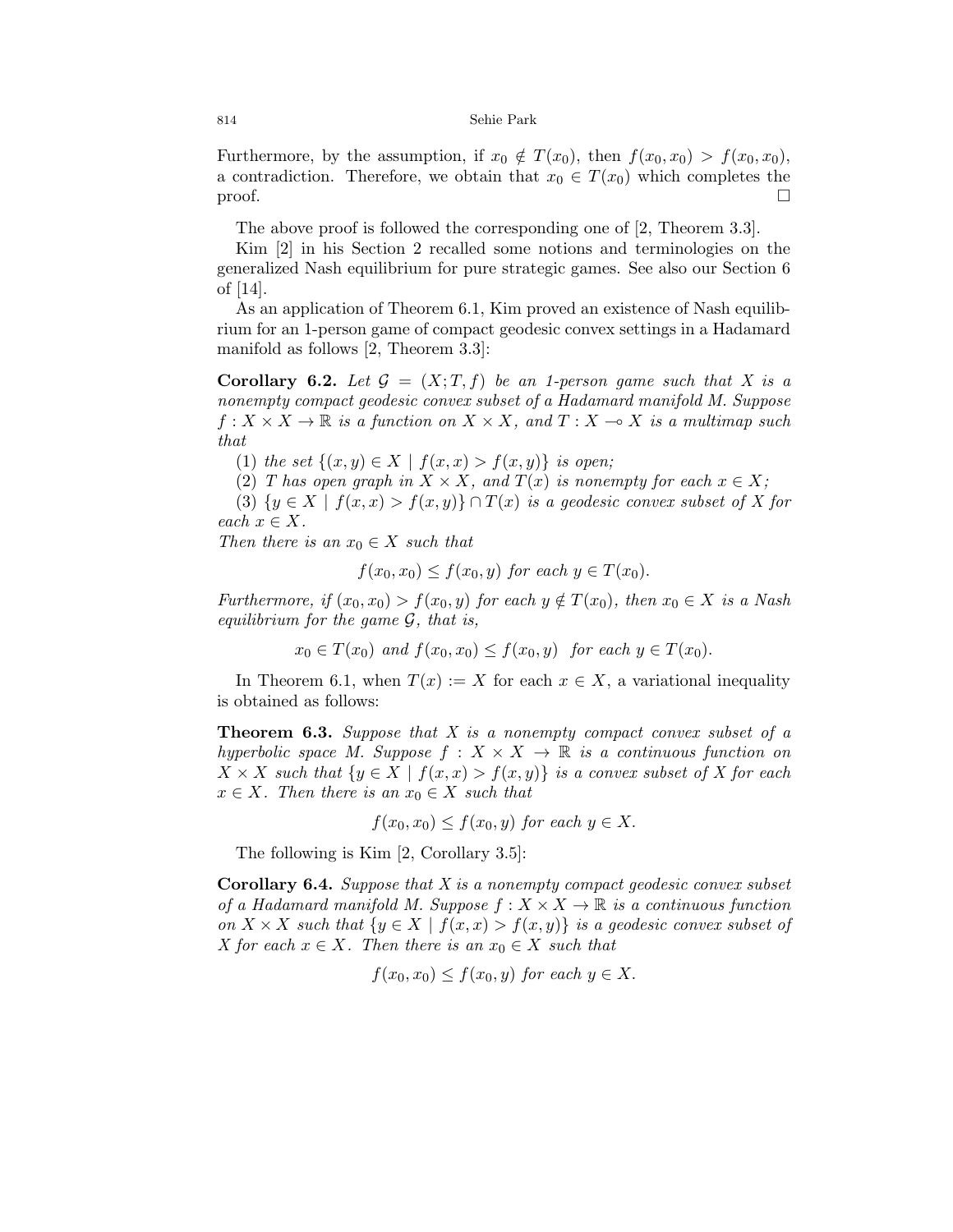Recall that Theorem 6.3 is comparable to the following correct form of Park [13, Theorem  $5(XVI)$ ]:

**Theorem 6.5.** For a compact partial KKM space  $(X; \Gamma)$ , the following variational inequality (XVI) hold:

(XVI) Let  $f, g: X \times X \to \mathbb{R}$  be functions satisfying

(1) for any  $x, y \in X$ ,  $f(y, y) - f(x, y) \le g(y, y) - g(x, y)$ ;

(2) for each  $x \in X$ ,  $\{y \in X \mid f(x, y) < f(y, y)\}$  is open; and

(3) for each  $y \in X$ ,  $\{x \in X \mid g(x,y) < g(y,y)\}\$ is Γ-convex.

Then there exists a  $y_0 \in X$  such that

$$
f(x, y_0) \ge f(y_0, y_0) \quad \text{for all } x \in X
$$

and

$$
\sup_{y \in X} \inf_{x \in X} f(x, y) \ge \inf_{x \in X} f(x, x).
$$

### 7. Historical Remarks

In this section, we introduce the contents of the major references by showing their abstract or our comments in order to clarify the history of the present study.

(1) Kirk [3] in 1982 : A well-known iteration scheme due to Krasnoselskii for approximation of fixed points of of nonexpansive mappings in Banach spaces is extended to a wider class of spaces. This class includes convex metric spaces of 'hyperbolic' type, and the results apply to the study of holomorphic selfmappings of the unit ball in complex Hilbert space.

(2) In 1990, Reich and Shafrir [16] introduced hyperbolic spaces in order to try to develop a theory of nonexpansive iterations in more general infinitedimensional manifolds than normed vector spaces. This class of metric spaces contains all normed vector spaces and Hadamard manifolds, as well as the Hilbert ball and the Cartesian product of Hilbert balls.

 $(3)$  Németh  $[6]$  in 2003 : The notion of variational inequalities is extended to Hadamard manifolds and related to geodesic convex optimization problems. Existence and uniqueness theorems for variational inequalities on Hadamard manifolds are proved. A convexity property of the solution set of a variational inequality on a Hadamard manifold is presented.

The basic lemma is based on the Brouwer fixed point theorem.

(4) In 2008, while Park was studying the KKM theory, he found that any hyperbolic spaces are G-convex spaces  $[9]$  and also particular cases of c-spaces [10-13]. Actually, in 2010 [12, 13], he indicated but not concretely that most of key results in the KKM theory can be applied to hyperbolic spaces.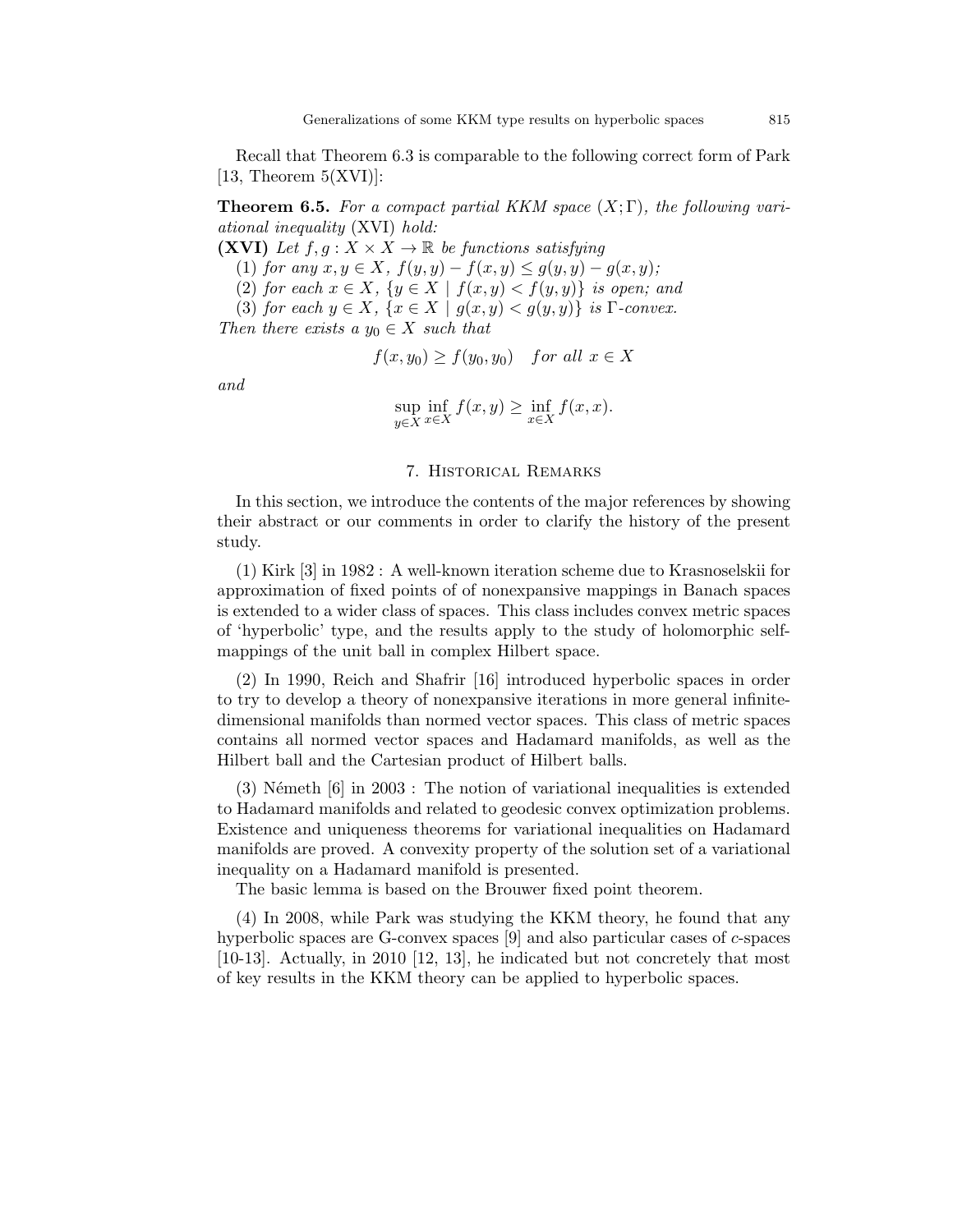(5) In Zhou and Huang [19], a new notion of KKM mapping is introduced and a generalized KKM theorem is proved on Hadamard manifolds. As applications, an existence theorem of solution for a generalized mixed variational inequality and a fixed point theorem for a set-valued mapping are obtained on Hadamard manifolds.

(6) In 2012, Colao, Lopez, Marino, and Martin-Marquez [1] developed an equilibrium theory in Hadamard manifolds. They provided an analogous KKM theorem in the setting of Hadamard manifolds which is essential in proving the main result of this paper. The existence of equilibrium points for a bifunction is proved under suitable conditions, and applications to variational inequality, fixed point and Nash equilibrium problems are provided. The convergence of Picard iteration for firmly nonexpansive mappings along with the definition of resolvents for bifunctions in this setting is used to devise an algorithm to approximate equilibrium points.

(7) In 2012, Yang and Pu [17] introduced a generalized Browder-type fixed point theorem on Hadamard manifolds, which can be regarded as a generalization of the one on an Euclidean space. As applications, a maximal element theorem, a section theorem, a Ky Fan-type Minimax Inequality and an existence theorem of Nash equilibrium for non-cooperative games on Hadamard manifolds are established.

(8) In 2012, Yang and Pu [18] proved a Fan-Browder type fixed point theorem with strongly geodesic convexity on Hadamard manifolds. It is clear that such results are closely related to the KKM theory on hyperbolic spaces.

(9) In 2013, using an analogous to KKM lemma [1, 19], Zhou and Huang [20] proved the existence of solutions for the vector variational inequalities on Hadamard manifolds. The results presented in this paper generalize some previous ones from Euclidean spaces to Hadamard manifolds.

(10) In 2013, Park [14] showed that three of key results (the KKM lemma, the Ky Fan type minimax inequality, and Nash equilibrium theorem) on Hadamard manifolds in [1] can be extended to hyperbolic spaces and are particular ones for abstract convex spaces in the sense of [12, 13]. Similarly, most of main theorems in the KKM theory on abstract convex spaces can be applied to hyperbolic spaces and Hadamard manifolds.

 $(11)$  Kristály, Li, Lopez, and Nicolae  $[4]$  : Various results based on some convexity assumptions (involving the exponential map along with affine maps, geodesics and convex hulls) have been recently established on Hadamard manifolds. In this paper we prove that these conditions are mutually equivalent and they hold if and only if the Hadamard manifold is isometric to the Euclidean space. In this way, we show that some results in the literature obtained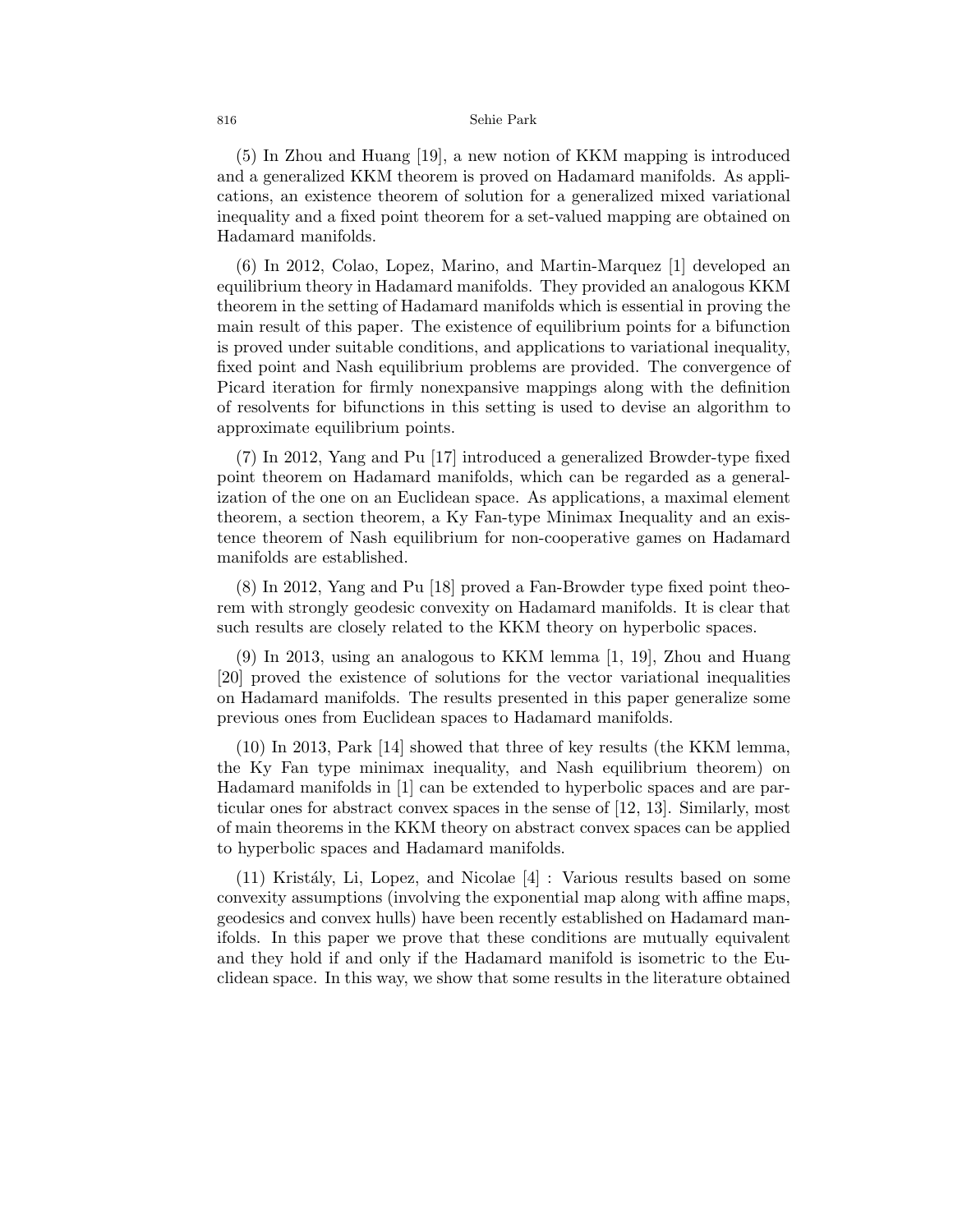on Hadamard manifolds are actually nothing but their well known Euclidean counterparts.

(12) In 2015, Lee [5] showed that main results of Yang and Pu [17] can be obtained from the one in the more general spaces. As applications, he claimed that their maximal element theorems, section theorems, Ky Fan type minimax inequality, and equilibrium theorem about non-cooperative games on Hadamard manifolds are already obtained in some sense.

(13) In 2018, Kim [2] provided two basic Fan-Browder type fixed point theorems for multimaps on geodesic convex sets in Hadamard manifolds. Also, an existence theorem of Nash equilibrium for an 1-person game in Hadamard manifolds is established.

#### **REFERENCES**

- [1] V. Colao, G. Lopez, G. Marino and V. Martin-Marquez, Equilibrium problems in Hadamard manifolds, J. Math. Anal. Appl., 388(2012), 61–77.
- [2] W. K. Kim, Fan-Browder type fixed point theorems and applications in Hadamard manifolds, Nonlinear Funct. Anal. Appl., 23(1) (2018), 117–127.
- [3] W. A. Kirk, Krasnoselskii's iteration process in hyperbolic space, Numer. Funct. Anal. Optim., 4(4) (1982), 371–381
- [4] A. Kristály, C. Li, G. Lopez, and A. Nicolae, What do 'convexities' imply on Hadamard manifolds? J. Optim. Theory Appl. 170(2016), 1068–1074. DOI 10.1007/s10957-015- 0780-2.
- [5] W. Lee, Remarks on the KKM theory of Hadamard manifolds and Hyperbolic spaces, Nonlinear Funct. Anal. Appl., 20(4) (2015), 579–593.
- [6] S.Z. Németh, Variational inequalities on Hadamard manifolds, Nonlinear Anal., 52(2003), 1491–1498.
- [7] S. Park, Generalizations of the Nash equilibrium theorem on generalized convex spaces, J. Kor. Math. Soc., 38(2001), 697–709.
- [8] S. Park, Equilibrium existence theorems in KKM spaces, Nonlinear Anal., 69(2008), 4352–4364.
- [9] S. Park, New foundations of the KKM theory, J. Nonlinear Convex Anal., 9(3) (2008), 331–350.
- [10] S. Park, Remarks on the partial KKM principle, Nonlinear Anal. Forum 14 (2009), 51–62.
- [11] S. Park, From the KKM principle to the Nash equilibria, Inter. J. Math. Stat., 6S10) (2010), 77–88.
- [12] S. Park, Generalizations of the Nash equilibrium theorem in the KKM theory, Takahashi Legacy, Fixed Point Theory Appl., 2010, Article ID 234706, 23pp. doi:10.1155 /2010/234706.
- [13] S. Park, The KKM principle in abstract convex spaces: Equivalent formulations and applications, Nonlinear Anal. TMA., 73(2010), 1028–1042.
- [14] S. Park, Remarks on "Equilibrium problems in Hadamard manifolds" by V. Colao et al., Nonlinear Funct. Anal. Appl.,18(1) (2013), 23–31.
- [15] S. Park, A genesis of general KKM theorems for abstract convex spaces: Revisited, J. Nonlinear Anal. Optim., 4(1) (2013), 127–132.